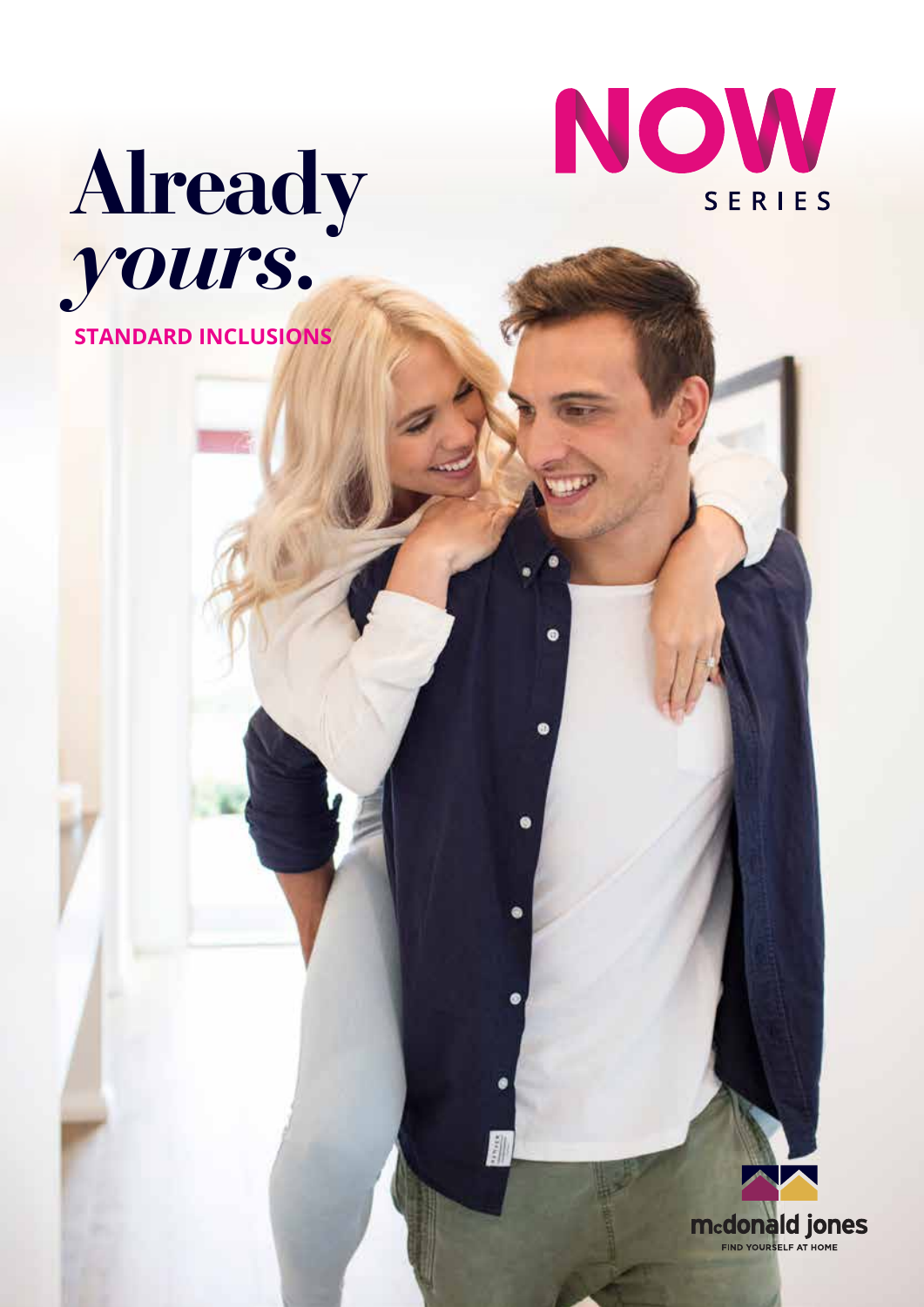

# **Let the home making** *begin!*

A new home is more than a mixture of materials, furniture and things. It's a collection of dreams you've taken years to grow. At McDonald Jones we share your excitement and have filled the NOW Series with all the important things you need, and nothing you don't.

> So now is the fun part, it's time to bring it to life. It's time to live in the now.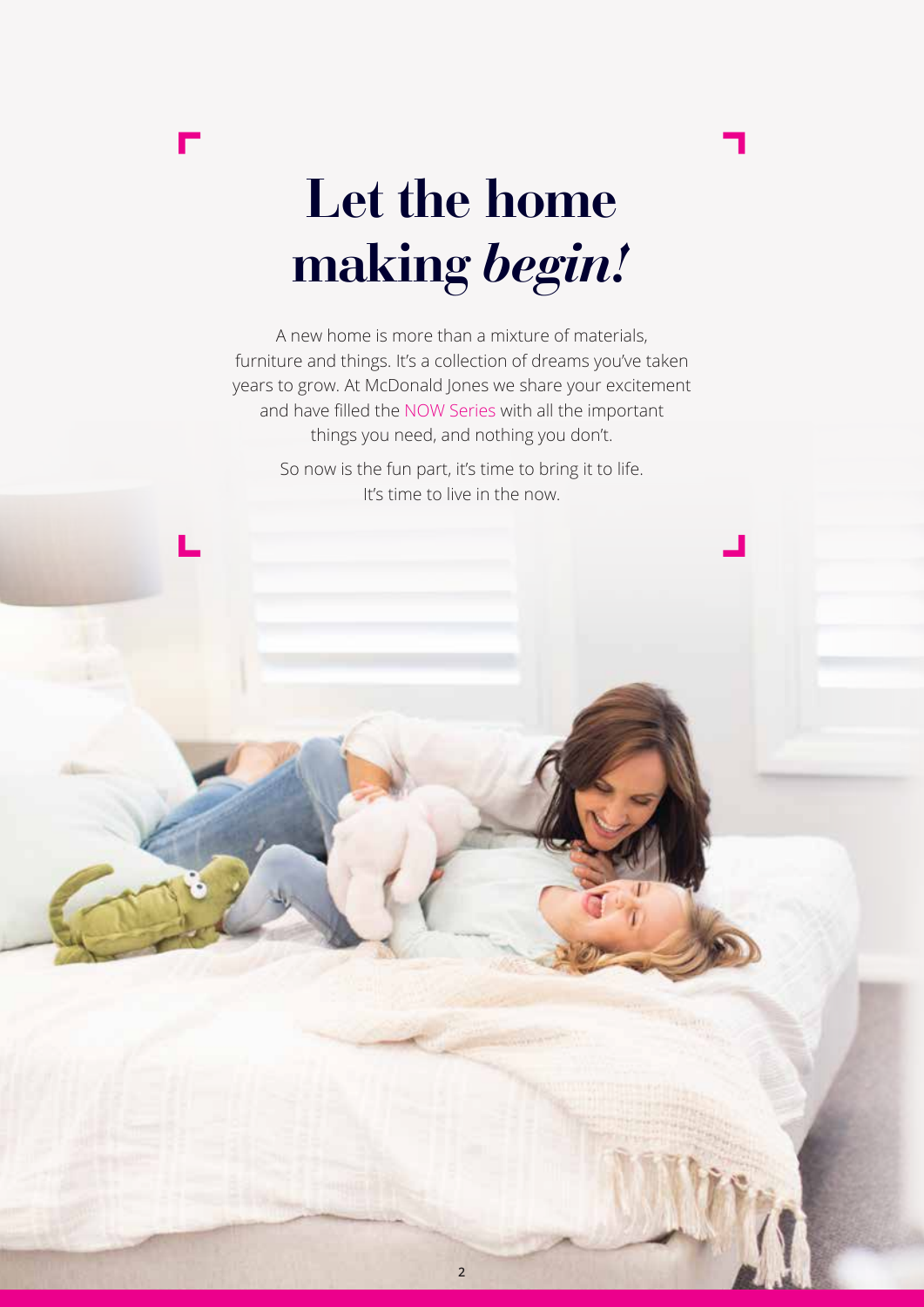# **What's cooking**

#### *Kitchen*

#### **Essentials**

- European designed gourmet laminated kitchen with attractive laminated bench tops
- 1¾ bowl kitchen sink (as per plan) Stylus R150
- Dishwasher opening with connections
- Microwave shelf with power point (where applicable)
- Pantry with 4 ventilated wire shelves
- Fridge area as per plan
- Full height ceramic tiling to kitchen splashback

#### **Tapware**

• Posh Bristol MKII flickmixer tap

#### **Appliances**

- **Cooktop:** Artusi Gas CAGH600X (stainless steel) OR Artusi Electric CACC1 (ceramic)
- **Oven:** Artusi AO676X (stainless steel)
- **Rangehood:** Artusi Recirculating (stainless steel slide out)

### **Relax & unwind**

#### *Bathroom & ensuite*

#### **Essentials**

- European designed laminated vanities with attractive laminated bench tops
- Large selection of ceramic tiles
- 1800 high semi framed shower screens with clear toughened glass with pivot door
- Gen X Commander showerhead
- Framed mirror above vanity
- Gen X towel rail or rings
- Gen X toilet roll holder
- Stylus Basis bath
- Symphony Connector toilet suite

#### **Tapware**

• Gen X cross handle taps

# **Bright spark**

#### *Electrical*

#### **Hot water**

• Rheem Stellar 160 ltr, 5 Star Storage Gas Hot Water System

#### **Electrical**

• As per the standard electrical plan

#### **Smoke detectors**

• As per standard electrical plan wired direct to mains power

## **Time to shine**

#### *Internals*

#### **Windows**

- Architectural styled aluminum windows as per facade selected
- Energy efficient weather seals and locks to all windows

#### **Paint**

- Taubmans 'Endure' to all internal walls (2 coat system)
- Flat acrylic to ceiling
- Gloss to interior timber and internal/external doors

#### **Doors**

- **Front entry:** XV1
- **Internal:** Flush Panel Doors
- Cushioned door stops
- Glass sliding doors with key locks

#### **Door furniture**

- **Front entry:** Gainsborough Governor stainless steel knob
- **Internal:** Gainsborough Classic Knob

#### **Wardrobes & linen cupboards**

• White ventilated shelving with white hanging rail to robes and white ventilated shelving to WIR & linen

### **Wash & wear**

#### *Laundry*

#### **Tapware**

• Bristol MKII Flickmixer

#### **Tub**

• Clarke Eureka Plus laundry tub

#### **Doors**

• XF3 External door with clear glazing

#### **Door furniture**

• Gainsborough Governor stainless steel knob (if applicable)

### **Trim & terrific**

#### *Skirts/architraves/cornice & ceiling*

#### **Ceilings**

- 2400mm nominal ceiling height
- 90mm cove cornice
- 67mm half splayed architraves and mouldings

# **Step it up**

#### *Stairs (two storey designs only)*

• Painted timber stringers with medium density fibreboard (MDF) treads and risers, painted handrail and plasterboard dwarf wall